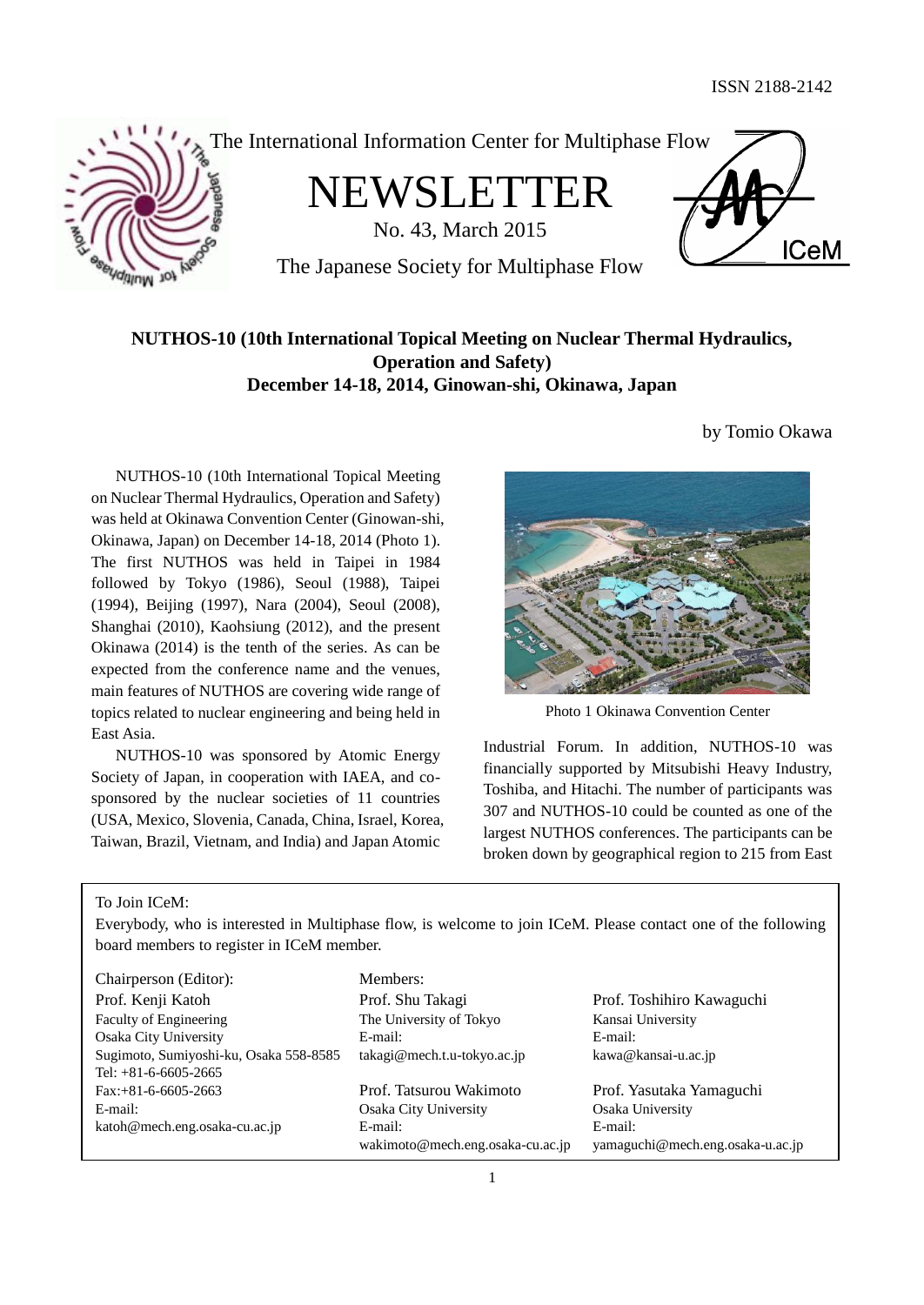Asia (Japan, Korea, China, Taiwan, India, Vietnam, Thai, Hong Kong), 67 from Europe (Germany, Sweden, Switzerland, France, Italy, Russia, Spain, Belgium, Lithuania, Slovenia, Latvia, Norway, UK), 24 from North and South America (USA, Canada, Mexico, Argentina), and 1 from IAEA. As expected in NUTHOS, we fortunately succeeded to get participants mainly from East Asia but from various 24 countries. The number of regular papers was 238, and 1 opening remark, 2 plenary lectures, 1 panel discussion, and 10 keynote lectures were given.

The opening remark by Ms. Reiko Fujita (President of Atomic Energy Society of Japan) brought the opening of NUTHOS-10 followed by the two plenary lectures by Prof. Nam Dinh (North Carolina State University) and Prof. H. Yamana (Nuclear Damage Compensation and Decommissioning Facilitation Corporation). Prof. Dinh talked about the recent research projects related to nuclear power safety and Prof. Yamana the decommissioning of Fukushima Daiichi Nuclear Power Station. In the second day, the panel discussion "Perspective of Nuclear Thermal Hydraulic and Safety Research in the Post Fukushima Daiichi Accident Era" was held by eight leading researchers. In the second and third days, the ten keynote lectures were given to introduce recent trends of the research in the field of nuclear engineering.

The 238 regular papers were presented in 19 technical tracks. In the tracks including the term "thermal-hydraulics" in their names, 135 papers were presented; these papers formed the core of NUTHOS-10 as in the previous conferences. In the tracks of severe accident, a total of 33 papers was presented (19 in mitigation measures, 4 in AM guidelines, and 10 in licensing issues). In addition to these, 15 papers were presented in the track of PRA application. These papers were a marked feature of NUTHOS-10.



Photo 2 "Kachuushii" at the end of banquet

 In closing, the banquet held in the third day evening (December 16) in which we enjoyed the flavor of Okinawa is outlined. We used shuttle buses to visit the theme park "Ryukyumura" where the good old days of Okinawa is re-created. There were many impressive things such as fantastic Okinawan dishes (whole roasted pig, Okinawan noodle, etc.) and the Okinawan performances (lion dance, Eisaa (traditional dance using drums), etc.). The highlight of banquet was definitely the Okinawan traditional dance "Kachuushii" that all the participants tried after short instruction (Photo 2).

In conclusion, it can be said that NUTHOS-10 was completed successfully with the participants more than 300. At the end of this article, I would like to introduce that the next NUTHOS is held in 2016 at Gyeongju (Korea) and the next NURETH (maybe a sisterconference of NUTHOS) in 2015 at Chicago.

### Tomio Okawa

Chair, Local Organizing Committee of NUTHOS-10 The University of Electro-Communications E-mail: okawa.tomio@uec.ac.jp

# **2nd International Symposium on Multiscale Multiphase Process Engineering (MMPE2) September 24-27, 2014, Hamburg, Germany**

# by Yosuke Matsukuma

The 2nd International Symposium on Multiscale Multiphase Process Engineering (MMPE2) was held at Crowne Plaza hotel (Photo 1) in Hamburg, Germany on September 24.-27.2014. It was organized by Hamburg University of Technology and was partially sponsered by Japan Society for the Promotion of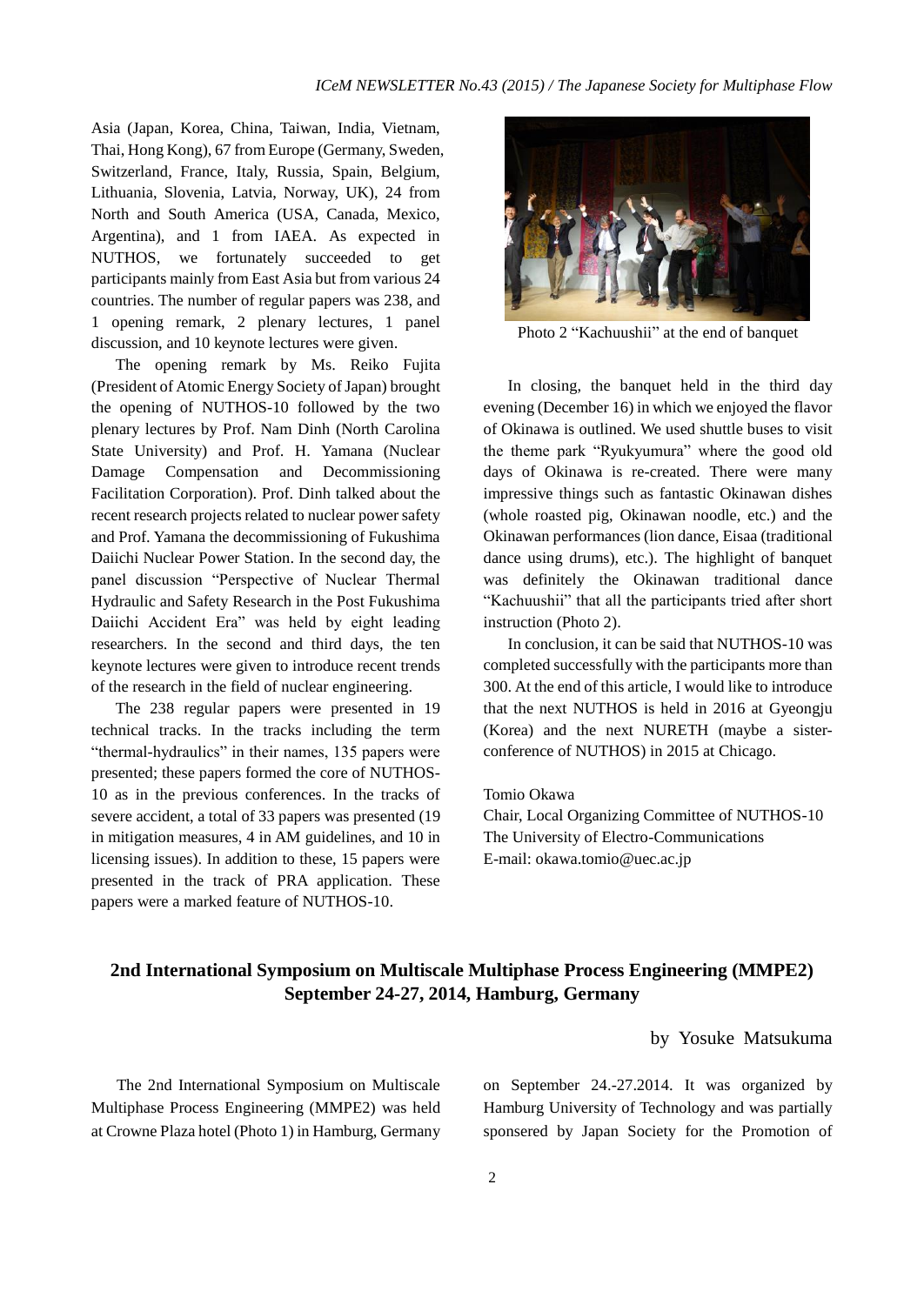Science. The conference chair was Prof. Michael Schlüter, vice chair Prof. Dieter Bothe.

The MMPE is the symposium in the field of modern nano-, micro- and macro-scale aspects of multiphase process engineering. The first conference was launched in Kanazawa, Japan on 4-7 October 2011 with more than 115 participants from Japan, Germany and other countries, expecting to develop the scientific basis and network built up since 1988 through the former  $1<sup>st</sup>$  to  $7<sup>th</sup>$  Japanese/German Symposium on Bubble Columns (JGSBC) which was held triennially and alternatively in Japan and Germany.

More than 120 reserchers from Germany, Japan, Switzerland, Austria, Czech Republic and Canada paticipated in the MMPE2. The session topics and the correspounding numbers of papers are listed in Table 1. The first keynote lecture was delivered by Prof. Sakai (Tokyo University) with a title of "*Advanced multi-physics modeling for industrial powder processes*," on Thursday morning, and it was followed up by the 11 oral presentation in one room. On Fridday morning, Prof. Khinast (University of Graz) gave us the second keynote lecture with a title of "*Pharmaceutical Engineering: Engineering the manufacturing processes for the drugs of the future*." The 13 oral presentations were given after the keynote lecture. Short poster presentations (with 79 posters) were introduced on Thursday and Friday afternoon before the poster sessions.

MMPE2 was successfully completed by cooperation with many persons. The next MMPE (MMPE3)



Photo 1 Crowne Plaza hotel and participants

Table 1 Session topics

| rable 1 bession topics       |      |        |  |
|------------------------------|------|--------|--|
| Session topics               | Oral | Poster |  |
| Micro-Nanotechnology         | 3    | 13     |  |
| Multiphase reactors          | 6    | 15     |  |
| Experimental technique       | 2    | 11     |  |
| Fundamentals                 |      | 11     |  |
| Computational fluid dynamics | 6    | 16     |  |
| Innovative applications      | 3    | 13     |  |
| Total                        |      |        |  |

symposium will be held in May 2017 in Toyama city, Japan.

Yosuke Matsukuma

Department of Chemical Engineering, Faculty of Engineering, Fukuoka University, Japan E-mail: ymatsukuma@fukuoka-u.ac.jp

# **Future Meetings**

Following list includes conference name, place, date and contact information.

**4th Multiphase Flow Journeys (JEM 2015)**  Campinas, Brazil, March 23-27, 2015 [http://www.jem2015.fem.unicamp.br](http://www.jem2015.fem.unicamp.br/)

#### **Computational Thermal Radiation in Participating Media V** Albi and Toulouse, France, April 1-3, 2015

Chair: Prof. M. el Hafi http://ctrpm5.wp.mines-telecom.fr

#### **10th European Conference on Industrial Furnaces and Boilers (INFUB)**

Gaia (Porto), Portugal, April 7-10, 2015 Chair: Prof. V. Scherer (Ruhr Univ. Bochum) http://www.cenertec.pt/infub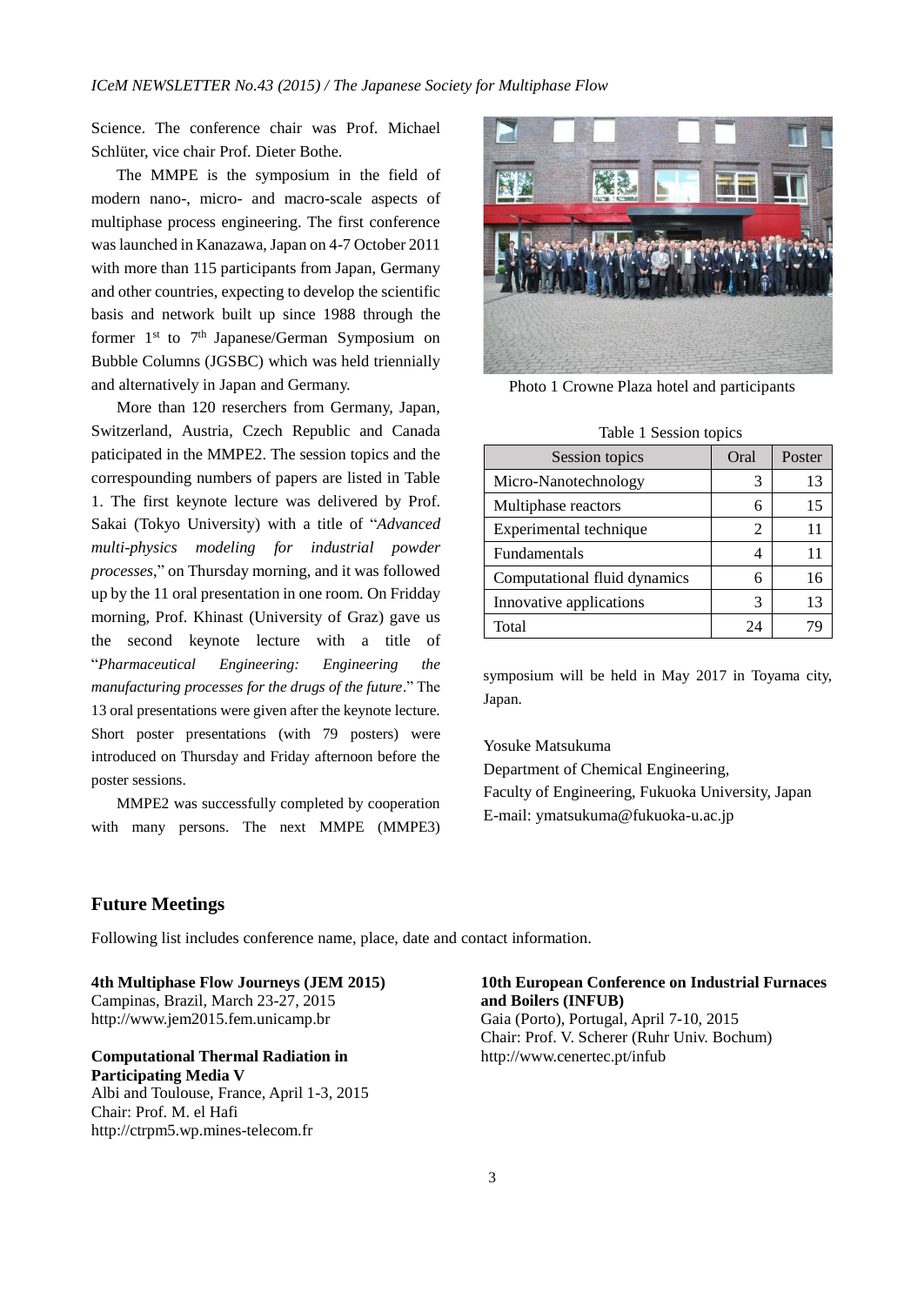#### **8th International Conference on Computational and Experimental Methods in Multiphase and Complex Flow**

València, Spain, April 20-22, 2015 Chair: Prof. P. Vorobieff (Univ. New Mexico) Chair: Prof. C. A. Brebbia (Wessex Inst.) http://www.wessex.ac.uk/15-conferences/multiphaseflow-2015.html

#### **9th ECI Conference on Boiling and Condensation Heat Transfer**

Boulder, USA, April 26-30, 2015 Chair: Prof. J. Kim (UMD) http://www.boiling2015.umd.edu

#### **23rd International Conference on Nuclear Engineering(ICONE23)**

Chiba, Japan, May 17-20, 2015 Chair: Dr. S. Matsuura (Japan Nuclear Safety Inst.) http://www.icone23.org

#### **ASME ATI UIT 2015**

Napoli, Italy, May 17-20, 2015 Chair: Prof. R. Goldstein (Univ. Minnesota) Chair: Prof. O. Manca (Seconda Univ. Napoli) Chair: Prof. V. Naso (Univ. Napoli Federico II) Chair: Prof. T. Simon (Univ. of Minnesota) http://www.asmeatiuit2015.com/public/index.php

#### **International Symposium on Micro and Nano Technology (ISMNT-5)**

Calgary, Canada, May18-20, 2015 Chair: A.A. Mohamad (SSE, Univ. Calgary) Co-Chair: T. Ohara (Tohoku Univ.) Co-Chair: X. Zhang (Tsinghua Univ.) http://ismnt.org

#### **6th International Symposium on Advances in Computational Heat Transfer (CHT-15)**

Piscataway, USA, May 25-29, 2015 http://www.ichmt.org/cht-15

#### **10th Pacific Symp Flow Visualization and Image Processing (PSFVIP-10)**

Naples, Italy, June 15-18, 2015 Chair: G. Cardone (Univ. Naples) http://www.psfvip10.unina.it/ocs2/index.php/2015/ind ex/pages/view/Topics

#### **The International Conference on Jets, Wakes and Separated Flows (ICJWSF2015)**

Stockholm, Sweden, June 16-18, 2015 Chair:L. Fuchs (KTH, Stockholm) Co-Chair:E. Gutmark (Univ. Cincinnati) Co-Chair:T. Uchiyama (Nagoya Univ.) http://www.icjwsf2015.com

#### **7th Baltic Heat Transfer Conference**

Tallinn, Estonia, 24-26 August, 2015 Chair: Dr. D. Neshumayev http://www.ttu.ee/bhtc2015

# **16th International Topical Meeting on Nuclear**

**Reactor Thermalhydraulics (NURETH-16)** Chicago from August 30–September 4, 2015 Chair: Prof. M. Corradini (Univ. Wisconsin) Chair: Prof. H. Ninokata (Politecnico Milano) http://nureth16.anl.gov

### **11th International Symposium on Particle Image Velocimetry (PIV 2015)**

Santa Barbara, USA, September 14-16, 2015 http://www.piv2015.org

#### **Turbulence Heat and Mass Transfer, Symposium 2015**

Sarajevo, Bosnia and Herzegovina, September 15-18, 2015

Chair: Prof. K. Hanjalic (Delft Univ. Tech.) Co-Chair: Prof. T. Miyauchi (Tokyo Inst. Tech.) http://www.thmt-15.org

#### **The 13th Asian Symposium on Visualization**

Novosibirsk, Russia, June 22–26, 2015 Chair: Prof. V.M. Fomin (ITAM SB RAS) http://conf.nsc.ru/13asv/en

# **International Symposium on Heat and Mass Transfer in Biological and Medical Engineering (Biotransport-15)**

Izmir, Turkey, 5-10 July, 2015. http://www.ichmt.org/biotr-15

#### **ASME-JSME-KSME Joint Fluids Eng. Conference 2015**

Seoul, Korea, July 26-31, 2015 Chair: Prof. N. Hur (Sogang Univ.) Chair: Prof. K. Walters (Mississippi State Univ.) Chair: Prof. C. Kato (Univ. Tokyo) http://www.ajk2015-fed.org

#### **9th International Symposium on Measurement Techniques for Multiphase Flows (9th ISMTMF)**

Sapporo, Hokkaido, Japan, September 23-25, 2015 Chair: Y. Murai (Hokkaido Univ.) Co-Chair: S. Hosokawa (Kobe Univ.) http://ring-me.eng.hokudai.ac.jp/ismtmf2015

### **26th International Symposium on Transport Phenomena**

Leoben, Austria, September 27-October 1, 2015 Chair: Prof. H. Raupenstrauch (Montanuniv. Leoben) http://www.istp26.at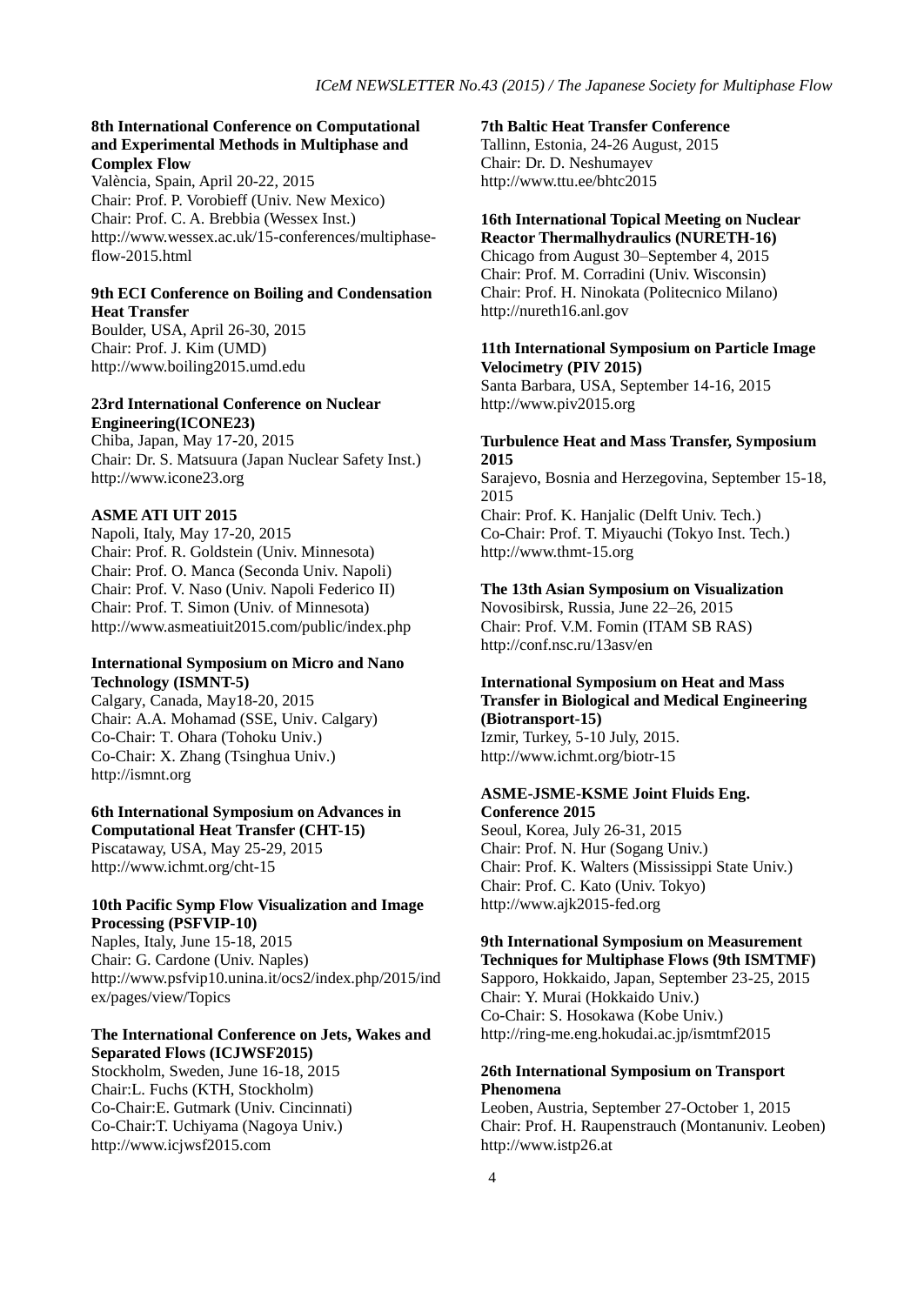### **2015 European-Japanese Two-Phase Flow Group Meeting**

Zermatt, Switzerland, October 11-15, 2015 Chair: Prof. J. R. Thome (EPFL) http://eurojp2phase2015.epfl.ch

# **International Gas Turbine Congress 2015 Tokyo (IGTC2015 Tokyo)**

Tokyo, Japan, November 15-20, 2015 Chair: Prof. T. Watanabe (Univ. Tokyo) http://www.gtsj.org/english/igtc/IGTC2015

#### **12th International Conference on Power Engineering 2015(ICOPE-15)**

Yokohama, Japan, November 30 - December 3, 2015 Chair: Prof. M. Osakabe (Tokyo Univ. Marine Science and Tech.) http://www.jsme.or.jp/pes/ICOPE-15

#### **Physical and Chemical Phenomena in Heat Exchangers and Multifunctional Reactors for Sustainable Technology** Paris, France, Summer 2015 Chair: Prof. H. Peerhossaini

E-mail: hassan.peerhossaini@univ-paris-diderot.fr

#### **1st European Workshop on Thermoacoustics**

Twente, The Netherlands, Mid/Autumn 2015 Chair: Prof. T. van der Meer (Univ. Twente) E-mail: T.H.vanderMeer@utwente.nl

|                                      | <b>Executive Division of The Japanese Society for Multiphase Flow (2014)</b> |
|--------------------------------------|------------------------------------------------------------------------------|
| President                            | M. Mori (Hokkaido University)                                                |
| <b>Vice Presidents</b>               | T. Takamasa (Tokyo University of Marine Science and Technology)              |
|                                      | H. Umekawa (Kansai University)                                               |
|                                      | C. Iwaki (Toshiba Corporation)                                               |
| <b>Chair of Informatics Division</b> |                                                                              |
|                                      | K. Katoh (Osaka City University)                                             |
| <b>Chair of Planning Division</b>    |                                                                              |
|                                      | S. Takagi (The University of Tokyo)                                          |
|                                      | Chair of International Intercourse Division                                  |
|                                      | T. Okawa (The University of Electro-Communications)                          |
| Chair of General Affairs Division    |                                                                              |
|                                      | M. Watanabe (Hokkaido University)                                            |
| <b>Executive Office of JSMF</b>      |                                                                              |
|                                      | Academic Publication & Printings Co.                                         |
|                                      | 2-14-9 Kasugadenaka, Konohana-ku, Osaka, 554-0022, JAPAN                     |
|                                      | Tel: $+81-6-6466-1588$ Fax: $+81-6-6463-2522$                                |
|                                      | E-mail: office@jsmf.gr.jp                                                    |
|                                      | URL: http://www.jsmf.gr.jp/                                                  |